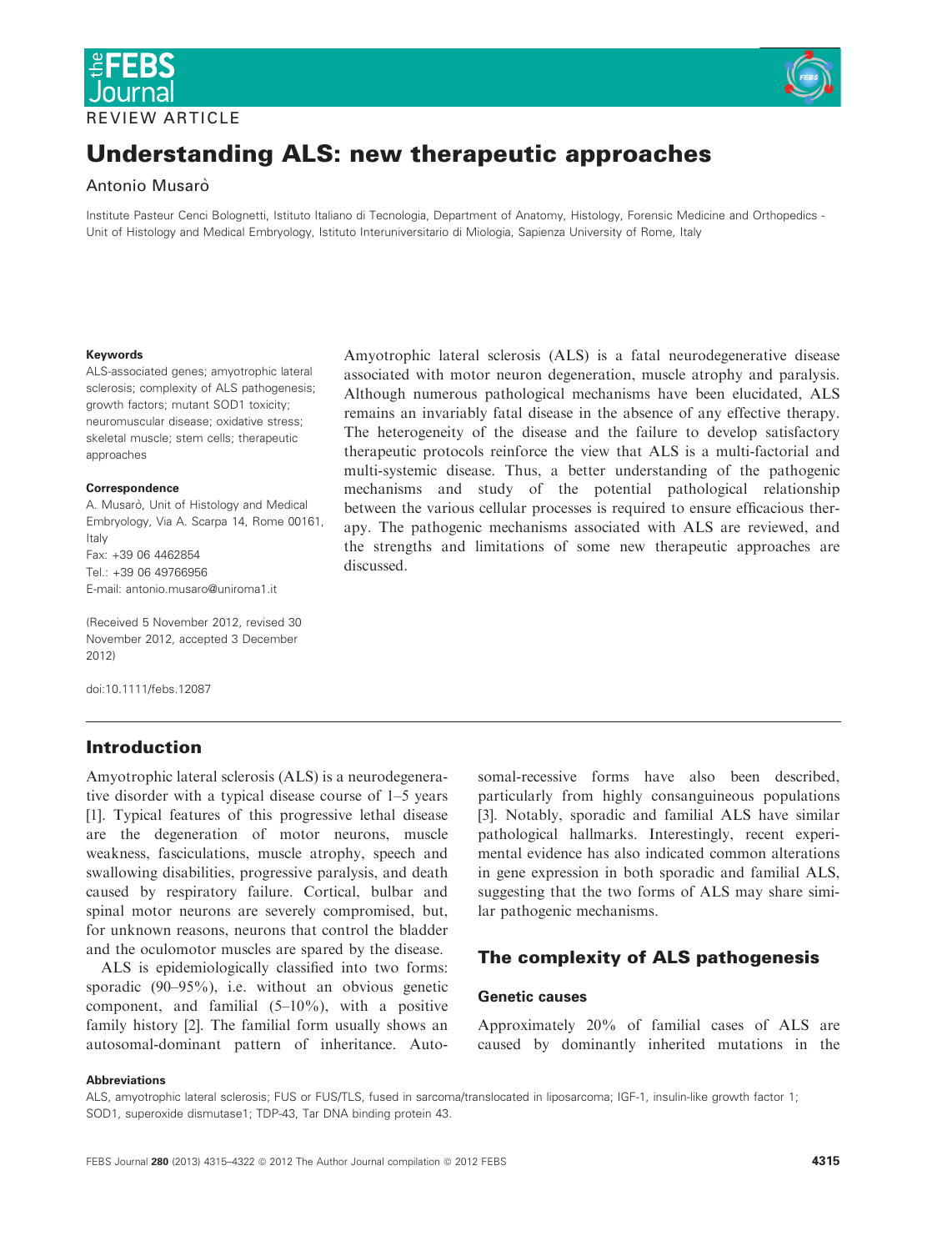Cu/Zn superoxide dismutase (SOD1) protein [4]. The physiological activity of the metalloenzyme SOD1 is to convert superoxide, a toxic by-product of mitochondrial oxidative phosphorylation, to water or hydrogen peroxide, thus protecting cells from the accumulation of free radicals. Initially, the 'loss of function' hypothesis proposed that a mutation in the SOD1 gene led to a decrease in protein enzymatic activity. However, the finding that over-expression of mutant SOD1 in transgenic mice induces several clinical features of ALS disease, even in the presence of endogenous mouse SOD1 gene, has led to the conclusion that the disease results from a 'toxic gain of function' [2,5–9].

Defects in other genes, including alsin [10,11], synaptobrevin/vesicle-associated membrane protein-associated protein B [12], senataxin [13,14], dynactin [15] and the DNA/RNA-binding proteins TDP-43 and FUS/TLS [16–19] have been also reported to cause ALS. Interestingly, FUS inclusions are common in both sporadic and familial ALS, but not in cases caused by SOD1 mutations [20,21]. These observations suggest that FUS-related ALS represents a different spectrum of disease compared to SOD1-related ALS. However, a clear correlation between the genetic defect and the pathophysiology of the disease has not yet been determined. More recently, exome capture followed by deep sequencing allowed the identification of novel mutations in the profilin gene that cause familial ALS [22]. The new mutations, which inhibit axonal outgrowth, suggest cytoskeletal defects.

#### Pathways implicated in ALS pathogenesis

Several pathogenic mechanisms have been proposed to account for ALS, including glutamate-induced excitotoxicity, oxidative stress, protein aggregation and mitochondrial dysfunction (Fig. 1).

#### Excitotoxicity and glutamate transport

Glutamatergic toxicity, exerted by abnormal stimulation of the glutamate receptor, represents a pivotal contributory factor in the neuronal injury in ALS [23– 25]. Selective loss of the astroglial glutamate transporter EAAT2 (type 2 excitatory amino acid transporter) in the motor cortex and spinal cord of both sporadic and familial ALS patients interferes with normal clearance of glutamate, which remains in the environment and continuously activates its receptors. A consequence of this abnormal receptor activity is induction of massive calcium influxes that trigger



Fig. 1. Schematic model depicting potential mechanisms associated with the pathogenesis of ALS. Mutations in several genes, including SOD1, and environmental factors are responsible for the activation of pathogenic mechanisms, leading to ALS. Several pathogenic mechanisms have been proposed. Each of the toxic mechanisms depicted is able to induce signs of ALS; however, none of them is able to promote the severity of the diseases.

apoptotic pathways and eventually motor neuron death and degeneration. Nevertheless, it remains to be determined whether glutamate-induced excitotoxicity represents a primary defect responsible for motor neuron degeneration, or whether, alternatively, it is the result of ALS.

#### Oxidative stress and ALS

The mutation in the antioxidant enzyme SOD1 in approximately 20% of familial ALS patients indicates that oxidative stress is one of the potential pathogenic events associated with the disease. Elevated levels of reactive oxygen species, and therefore accumulation of oxidative stress, damage proteins, lipids, DNA and RNA [26–29], leading to an alteration in cell and tissue homeostasis. Moreover, oxidative stress may exacerbate the disease by interacting with other pathophysiological processes that contribute to motor neuron degeneration, including excitotoxicity, mitochondrial impairment and protein aggregation (Fig. 1) [30–32].

#### Mitochondrial dysfunction and ALS

Oxidative stress and mitochondrial dysfunction are recognized as a pathogenic events associated with ALS [33]. Mitochondria represent a primary site of intracellular production of reactive oxygen species, and hence a major source of oxidative stress that, in turn,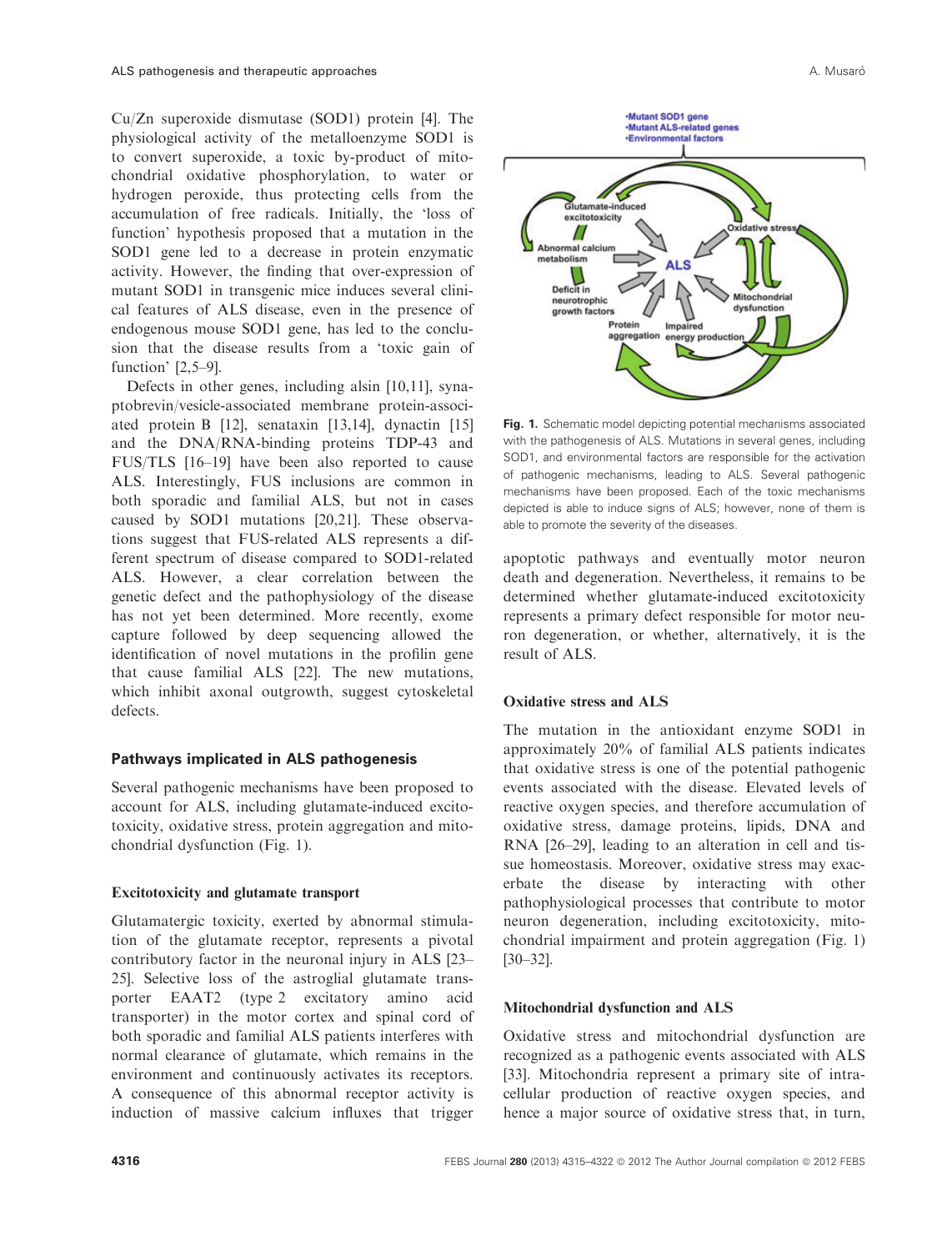impairs the normal function of mitochondria [34]. A proposed mechanism suggests that mutant SOD1 is imported into mitochondria [35–37], causing direct damage of the organelle and activation of cell death [26]. A particularly severe consequence of defective mitochondrial function is impaired calcium handling, which in turn promotes activation of cell-death pathways.

#### Protein aggregation and ALS

Protein aggregation represents one of the pathological features of ALS [38,39]. Under physiological conditions, cells are capable of handling mutant proteins sufficiently well to prevent them from exerting toxic effects and/or being sequestered into inclusions [40]. However, under circumstances of increased physiological or environmental stress, the ubiquitin–proteasome system, which is activated to maintain protein quality control, may become overloaded and impaired. This results in engulfment of cells, which become defective in disposal of altered macromolecules and more prone to damage.

Of note, each of the toxic mechanisms discussed above is able to induce signs of ALS (Fig. 1). However, none of them is able to promote the severity of the diseases when activated individually, and the primary causes of ALS are therefore still unknown.

# New therapeutic approaches for ALS

#### Riluzole: an old friend with limited efficacy

Riluzole belongs to the chemical class of benzothiazoles; it acts by blocking voltage-gated sodium channels, with a consequent decrease in the pre-synaptic release of glutamate. Riluzole is the only therapeutic drug approved for ALS with regard to prolonging survival and delaying the use of surrogates approaches, such as tracheotomy and mechanical ventilation. Adverse effects of riluzole are relatively minor, and for the most part are reversible after stopping the treatment. However, questions persist about its clinical utility because of high cost and modest efficacy.

Recently, Miller et al. [41] reviewed several registers of controlled trials to examine the true efficacy of riluzole. The first conclusion of the study was that 100 mg riluzole daily is reasonably safe, and probably prolongs the median survival of ALS patients by  $\sim$  2–3 months. Nevertheless, the beneficial effects are very modest (a small beneficial effect on both bulbar and limb function, but not on muscle strength), thus additional treatments are needed.

#### Growth factors, IGF-1 and ALS

Several growth factors, such as insulin-like growth factor 1 (IGF-1), glial cell line-derived growth factor, brain-derived growth factor, vascular endothelial growth factor and ciliary neurotrophic factor, have been evaluated in experimental models of ALS [42], and have been shown to have positive effects in nearly all cases. However, human trials showed modest or absent effects of neurotrophic factor on ALS [42a,42b].

Among these growth factors, IGF-1 promotes muscle hypertrophy and nerve survival [43,44]. Moreover, it has been demonstrated that muscle IGF-1 expression counteracts the symptoms of ALS and reduces components of catabolism in SOD1<sup>G93A</sup> mice, carrying a  $G \rightarrow A$  mutation in the SOD1 protein [45–47]. However, use of IGF-1 in ALS patients has previously produced conflicting results [48,49], and a new study reported no benefit in either survival or functional scales [50].

## Why is there discrepancy between animal studies and human trials?

First it should be noted that the experimental approaches used with the SOD1 transgenic mice were different from those used in human trials. To my knowledge, there are no studies on animal models in which the IGF-1 was delivered subcutaneously as in humans.

There are two hypotheses as to why IGF-1 did not work in human trials. First, it is possible that the subcutaneous delivery approach may be a critical issue. The amount of IGF-1 injected subcutaneously that reaches both muscle and cervical cord may be insufficient to trigger a positive result. Second, IGF-1 alone may be insufficient to counteract motor neuron degeneration.

It is worth considering that the human IGF-1 recombinant protein used in all of the human studies is related to the circulating form of IGF-1, whereas the beneficial effects reported in mouse models of ALS were obtained using the local form of IGF-1, which differs from the circulating one at the molecular and functional levels [44,51,52]. Thus, further studies are necessary to better define the potential therapeutic effects of various IGF-1 isoforms and to determine the best approach to deliver genes, by gene therapy approach, with therapeutic potential.

#### Stem cells and ALS

Stem-cell technologies represent a promising approach for treating ALS [53]. Cell-based therapy may be used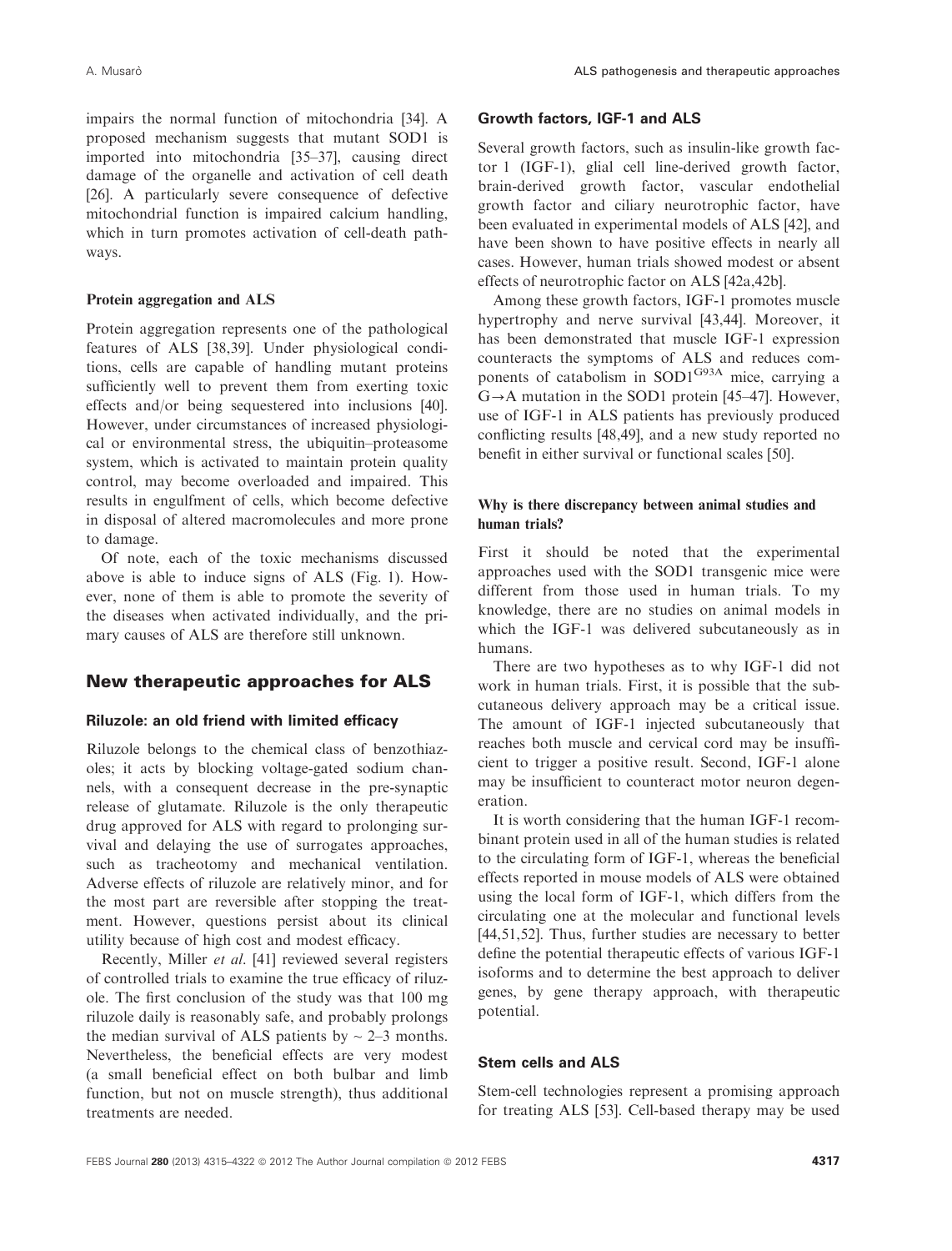to supply trophic factors to support and preserve endogenous cells and/or for replacement of damaged cells. However, despite promising results in animal models, the potential restorative mechanisms of stemcell treatment are still uncertain.

Their developmental plasticity, i.e. the ability of stem cells to change their fate in response to extracellular signals, further stimulated the performance of stem-cell trials in patients. It has been reported that transplantation of autologous mesenchymal stem cells into the spinal cord of ALS patients is safe and well tolerated [54]. However, preliminary stem-cell transplantation trials performed in ALS patients produced conflicting results [55], including with regard to efficacy of treatment. The demonstration that a new pluripotent stem-cell type, namely induced pluripotent stem cells, may be generated from somatic cells, such as fibroblasts, by introducing the transcription factors Oct3/4, Sox2, Klf4 and c-Myc, attracted a great deal of attention [56]. Moreover, the observation that induced pluripotent stem cells may be induced to differentiate into motor neurons [57–59] brought new hope for ALS. Nevertheless, whether these converted motor neurons can successfully rescue ALS awaits further validation.

In addition to cellular replacement, transplanted stem cells may be used as a source of growth factors, providing support for endogenous cells and contributing to a more hospitable microenvironment in the spinal cord. However, a major concern with any cellular therapy is the potential for tumour formation.

In any case, the use of autologous stem cells as an effective tool for curing diseases that currently have no cure, for correcting defective genes, and for replacing genetically abnormal tissues by genetically corrected stem cells that replenish the differentiated cell compartment in the relevant tissues requires significant modulation and customization when specific diseases are tackled. Thus, in the context of cell therapy, use of innovative strategies for gene correction in autologous progenitor cells and the design of strategies to modulate the hostile local environment of damaged tissues are imperative.

# Critical issues in ALS therapies

One of the questions that remains to be addressed is the following: why is ALS an incurable disease? The simple answer is that, despite intensive investigation, the dominant pathogenic mechanisms underlying ALS have not been defined. In fact, the situation is more complicated because many mechanisms are involved in the pathogenesis of ALS (Fig. 1), each of which generate many uncertainties, and different tissues are targets of the mutant gene products (Fig. 2). In the last 15 years, more than 70 drugs have been tested in ALS animal models, and more than 30 large clinical trials have been designed and performed to treat ALS patients, based on 'solid' pre-clinical data on animal models. However, none of them has proved successful, suggesting that the therapy and biological targets are incorrect and/or the animals used to study ALS are not valid models.

#### Targeting non-neuronal cells

To date, any attempt to cure ALS mouse models by acting specifically on motor neurons has failed miserably. Increasing evidence suggests that damage to motor neurons is enhanced by alterations in the neighboring non-neuronal cells [60–62]. For example, it has been demonstrated that mutant SOD1 in motor neurons



Fig. 2. Schematic model depicting the cells and tissues that can be affected by the non-cell-autonomous toxicity of mutant SOD1 protein. Mutant SOD1 (red stars) causes morphological and functional alterations in the tissue in which it is expressed. Nevertheless, non-cell-autonomous toxicity of mutant SOD1 is not sufficient to trigger and propagate ALS pathogenesis. It is likely that a damaged cell/tissue may negatively affect other cell types (green arrows); thus a combination of damage to various cell types (i.e. motor neurons, glia and muscle) may act synergistically to propagate and exacerbate the disease.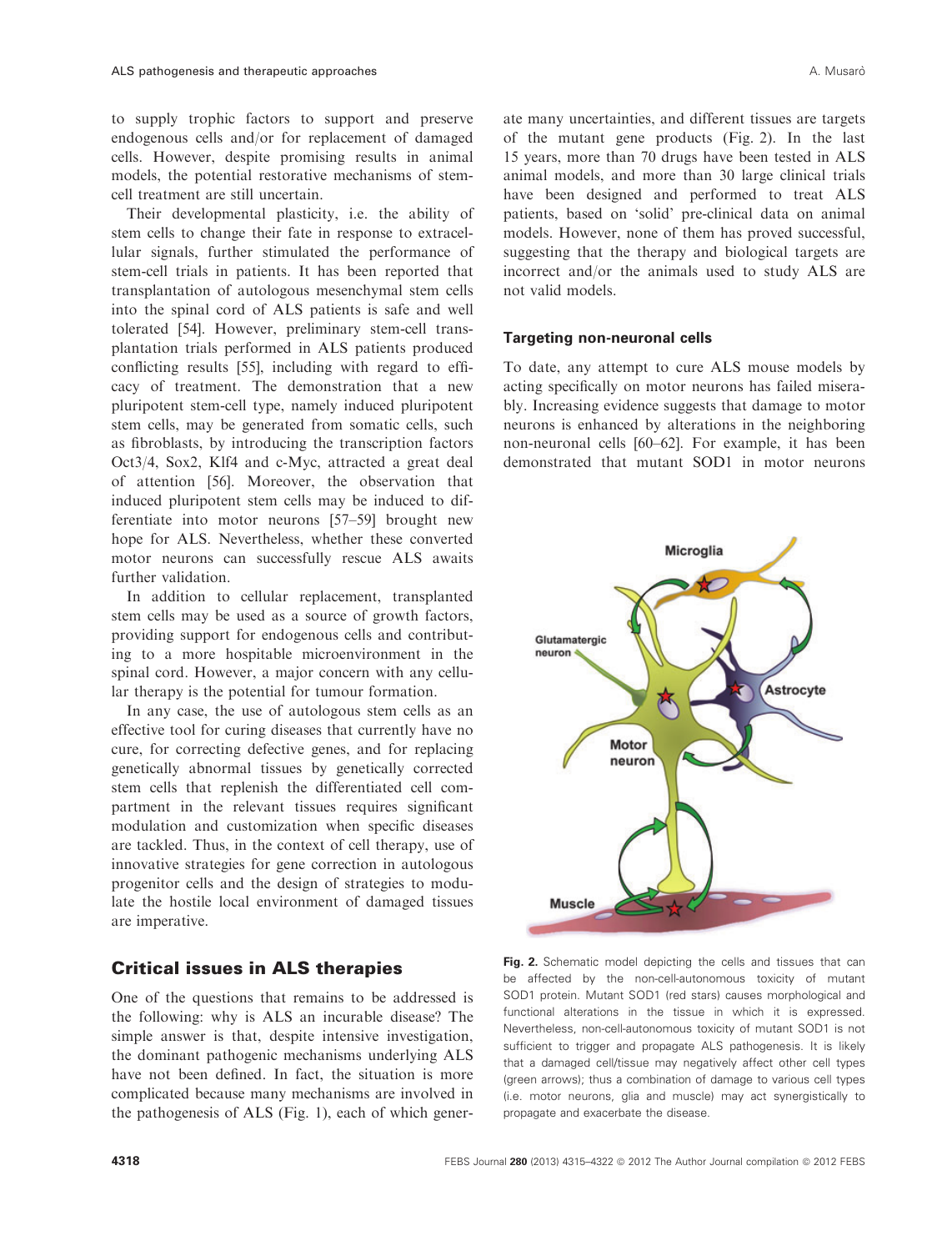affects disease onset, whereas mutant SOD1 in microglia and astroglia contributes to propagation of the disease at a late stage [61]. This evidence has been substantiated by co-culture experiments, demonstrating that motor neurons are less likely to survive when they are co-cultured with astrocytes expressing mutant SOD1, or are exposed to astrocyte-conditioned medium, than on astrocytes expressing wild-type SOD1 [62]. This suggests that the mutant toxic SOD1 protein operates through a dominant paracrine activity that originates from non-neuronal cells (Fig. 2).

## Targeting skeletal muscle

Is skeletal muscle a primary target of mutant SOD1 toxicity? Several studies have suggested that morphofunctional alterations in skeletal muscle precede motor neuron degeneration [63–66]. We recently demonstrated that muscle-selective expression of the SOD1 mutation causes pathological alterations and induces pre-symptomatic signs of ALS [63]. Another study reported that muscle-restricted expression of the human mutant SOD1 gene causes motor neuron degeneration in old transgenic mice [64]. Moreover, muscle-selective alterations in mitochondrial function occur in young SOD1G93A mice prior to disease onset, and may initiate destruction of the neuromuscular junction, followed by distal axonopathy, astrocytosis in the spinal cord, and mild motor neuron loss [65,66]. This suggests that muscle cells suffer direct toxicity from mutant SOD1 (Fig. 2). Skeletal muscle is also a source of anabolic signals that influence neuron survival, axonal growth and maintenance of synaptic connections. Thus, skeletal muscle is probably an important target for therapeutic intervention. Nevertheless, similar to motor neurons, targeting muscle tissue either pharmacologically or genetically is not sufficient to reduce progression of the disease. It has been reported that a partial reduction of mutant SOD1 within muscle, using either a lentivirus that encodes a siRNA directed against mutant SOD1 or muscle-selective SOD1 mutant gene excision, does not affect the disease [67], suggesting that residual expression of the  $SOD1^{G93A}$  mutant gene is able to maintain a pathological muscle phenotype. Moreover, it has been recently demonstrated in a mouse model of amyotrophic lateral sclerosis that keeping muscles strong and active by over-expressing the mitochondrial biogenesis-signaling factor, namely peroxisome proliferator-activated receptor alpha/PPAR $\gamma$  coactivator 1 $\alpha$  (PGC-1 $\alpha$ ) in skeletal muscle allows the animals to perform better in the face of dwindling motor neuron input, but ultimately cannot slow their demise [68].

# **Conclusions**

The many therapeutic failures have reinforced the idea that ALS is a multi-factorial and multi-systemic disease in which alterations in structural, physiological and metabolic parameters in motor neurons, glia and muscle act synergistically to exacerbate disease (Fig. 2). Thus, a single treatment method may be not successful. Thus, in order to be effective, therapeutic approaches should target multiple mechanisms and various cells/tissues.

Moreover, the failure to translate the positive results obtained in animal models into successful trials in human has cooled previous enthusiasm and raised important questions regarding the validity of the animal models and methodological approaches. Recently, a useful standard operating procedures for pre-clinical animal research in ALS was proposed [69] with the aim of providing guidelines to improve the validity of animal models and the design of pre-clinical experimental therapeutic approaches.

Thus, use of robust criteria and guidelines for preclinical animal studies and the design of multiple approaches will provide new and hopefully more efficacious strategies for the treatment of ALS.

# Acknowledgements

Work in the author's laboratory has been supported by Seventh Framework Programme Myoage (grant number 223576), the Fondation Thierry Latran, the Fondazione Roma, Ministero dell'Istruzione, dell' Universita` e della Ricerca (MIUR) and Association Française contre Myopathie (AFM).

# **References**

- 1 Musaro A (2010) State of the art and the dark side of amyotrophic lateral sclerosis. World J Biol Chem 1, 62–68.
- 2 Pasinelli P & Brown RH (2006) Molecular biology of amyotrophic lateral sclerosis: insights from genetics. Nat Rev Neurosci 7, 710–723.
- 3 Figlewicz DA & Orrell RW (2003) The genetics of motor neuron diseases. Amyotroph Lateral Scler Other Motor Neuron Disord 4, 225–231.
- 4 Rosen DR, Siddique T, Patterson D, Figlewicz DA, Sapp P, Hentati A, Donaldson D, Goto J, O'Regan JP, Deng HX et al. (1993) Mutations in Cu/Zn superoxide dismutase gene are associated with familial amyotrophic lateral sclerosis. Nature 362, 59–62.
- 5 Bruijn LI, Miller TM & Cleveland DW (2004) Unraveling the mechanisms involved in motor neuron degeneration in ALS. Annu Rev Neurosci 27, 723–749.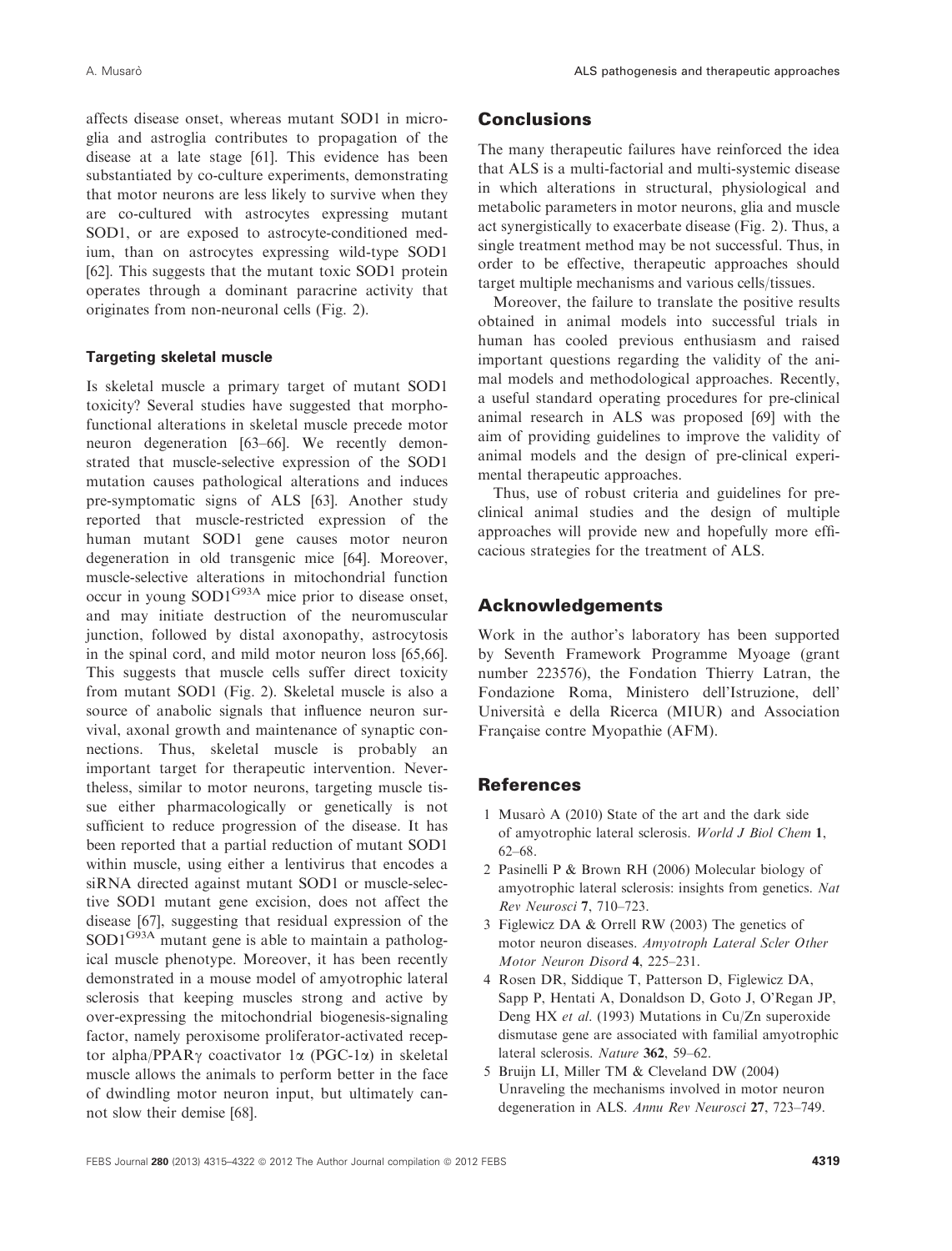- 6 Boillee S, Vande Velde C & Cleveland DW (2006) ALS: a disease of motor neurons and their nonneuronal neighbors. Neuron 52, 39–59.
- 7 Gonzalez de Aguilar JL, Echaniz-Laguna A, Fergani A, René F, Meininger V, Loeffler JP & Dupuis L (2007) Amyotrophic lateral sclerosis: all roads lead to Rome. J Neurochem 101, 1153–1160.
- 8 Gurney ME, Pu H, Chiu AY, Dal Canto MC, Polchow CY, Alexander DD, Caliendo J, Hentati A, Kwon YW, Deng HX et al. (1994) Motor neuron degeneration in mice that express a human Cu,Zn superoxide dismutase mutation. Science 264, 1772–1775.
- 9 Ripps ME, Huntley GW, Hof PR, Morrison JH & Gordon JW (1995) Transgenic mice expressing an altered murine superoxide dismutase gene provide an animal model of amyotrophic lateral sclerosis. Proc Natl Acad Sci USA 92, 689–693.
- 10 Yang Y, Hentati A, Deng HX, Dabbagh O, Sasaki T, Hirano M, Hung WY, Ouahchi K, Yan J, Azim AC et al. (2001) The gene encoding alsin, a protein with three guaninenucleotide exchange factor domains, is mutated in a form of recessive amyotrophic lateral sclerosis. Nat Genet 29, 160-165.
- 11 Hadano S, Hand CK, Osuga H, Yanagisawa Y, Otomo A, Devon RS, Miyamoto N, Showguchi-Miyata J, Okada Y, Singaraja R et al. (2001) A gene encoding a putative GTPase regulator is mutated in familial amyotrophic lateral sclerosis 2. Nat Genet 29, 166–173.
- 12 Nishimura AL, Mitne-Neto M, Silva HC, Richieri-Costa A, Middleton S, Cascio D, Kok F, Oliveira JR, Gillingwater T, Webb J et al. (2004) A mutation in the vesicle trafficking protein VAPB causes late-onset spinal muscular atrophy and amyotrophic lateral sclerosis. Am J Hum Genet 75, 822–831.
- 13 Chance PF (1998) Linkage of the gene for an autosomal dominant form of juvenile amyotrophic lateral sclerosis to chromosome 9q34. Am J Hum Genet 62, 633–640.
- 14 Chen YZ, Bennett CL, Huynh HM, Blair IP, Puls I, Irobi J, Dierick I, Abel A, Kennerson ML, Rabin BA et al. (2004) DNA/RNA helicase gene mutations in a form of juvenile amyotrophic lateral sclerosis (ALS4). Am J Hum Genet 74, 1128–1135.
- 15 Puls I, Jonnakuty C, LaMonte BH, Holzbaur EL, Tokito M, Mann E, Floeter MK, Bidus K, Drayna D, Oh SJ et al. (2003) Mutant dynactin in motor neuron disease. Nat Genet 33, 455–456.
- 16 Vance C, Rogelj B, Hortobagyi T, De Vos KJ, Nishimura AL, Sreedharan J, Hu X, Smith B, Ruddy D, Wright P et al. (2009) Mutations in FUS, an RNA processing protein, cause familial amyotrophic lateral sclerosis type 6. Science 323, 1208–1211.
- 17 Wegorzewska I, Bell S, Cairns NJ, Miller TM & Baloh RH (2009) TDP-43 mutant transgenic mice develop

features of ALS and frontotemporal lobar degeneration. Proc Natl Acad Sci USA 106, 18809–18814.

- 18 Lagier-Tourenne C & Cleveland DW (2009) Rethinking ALS: the FUS about TDP-43. Cell 136, 1001–1004.
- 19 Salajegheh M, Pinkus JL, Taylor JP, Amato AA, Nazareno R, Baloh RH & Greenberg SA (2009) Sarcoplasmic redistribution of nuclear TDP-43 in inclusion body myositis. Muscle Nerve 40, 19–31.
- 20 Deng HX, Zhai H, Bigio EH, Yan J, Fecto F, Ajroud K, Mishra M, Ajroud-Driss S, Heller S, Sufit R et al. (2010) FUS-immunoreactive inclusions are a common feature in sporadic and non-SOD1 familial amyotrophic lateral sclerosis. Ann Neurol 67, 739–748.
- 21 Lanson NA Jr & Pandey UB (2012) FUS-related proteinopathies: lessons from animal models. Brain Res 1462, 44–60.
- 22 Wu CH, Fallini C, Ticozzi N, Keagle PJ, Sapp PC, Piotrowska K, Lowe P, Koppers M, McKenna-Yasek D, Baron DM et al. (2012) Mutations in the profiling 1 gene cause familial amyotrophic lateral sclerosis. Nature 488, 499–503.
- 23 Trotti D, Rolfs A, Danbolt NC, Brown RH Jr & Hediger MA (1999) SOD1 mutants linked to amyotrophic lateral sclerosis selectively inactivate a glial glutamate transporter. Nat Neurosci 2, 427–433.
- 24 Heath PR & Shaw PJ (2002) Update on the glutamatergic neurotransmitter system and the role of excitotoxicity in amyotrophic lateral sclerosis. Muscle Nerve 26, 438–458.
- 25 Van Damme P, Dewil M, Robberecht W & Van Den Bosch L (2005) Excitotoxicity and amyotrophic lateral sclerosis. Neurodegener Dis 2, 147-159.
- 26 Musarò A, Fulle S & Fanò G (2010) Oxidative stress and muscle homeostasis. Curr Opin Clin Nutr Metab Care 13, 236–242.
- 27 Shaw PJ, Ince PG, Falkous G & Mantle D (1995) Oxidative damage to protein in sporadic motor neuron disease spinal cord. Ann Neurol 38, 691–695.
- 28 Shibata N, Nagai R, Uchida K, Horiuchi S, Yamada S, Hirano A, Kawaguchi M, Yamamoto T, Sasaki S & Kobayashi M (2001) Morphological evidence for lipid peroxidation and protein glycoxidation in spinal cords from sporadic amyotrophic lateral sclerosis patients. Brain Res 917, 97–104.
- 29 Fitzmaurice PS, Shaw IC, Kleiner HE, Miller RT, Monks TJ, Lau SS, Mitchell JD & Lynch PG (1996) Evidence for DNA damage in amyotrophic lateral sclerosis. Muscle Nerve 19, 797–798.
- 30 Rao SD & Weiss JH (2004) Excitotoxic and oxidative cross-talk between motor neurons and glia in ALS pathogenesis. Trends Neurosci 27, 17–23.
- 31 Duffy LM, Chapman AL, Shaw PJ & Grierson AJ (2011) The role of mitochondria in the pathogenesis of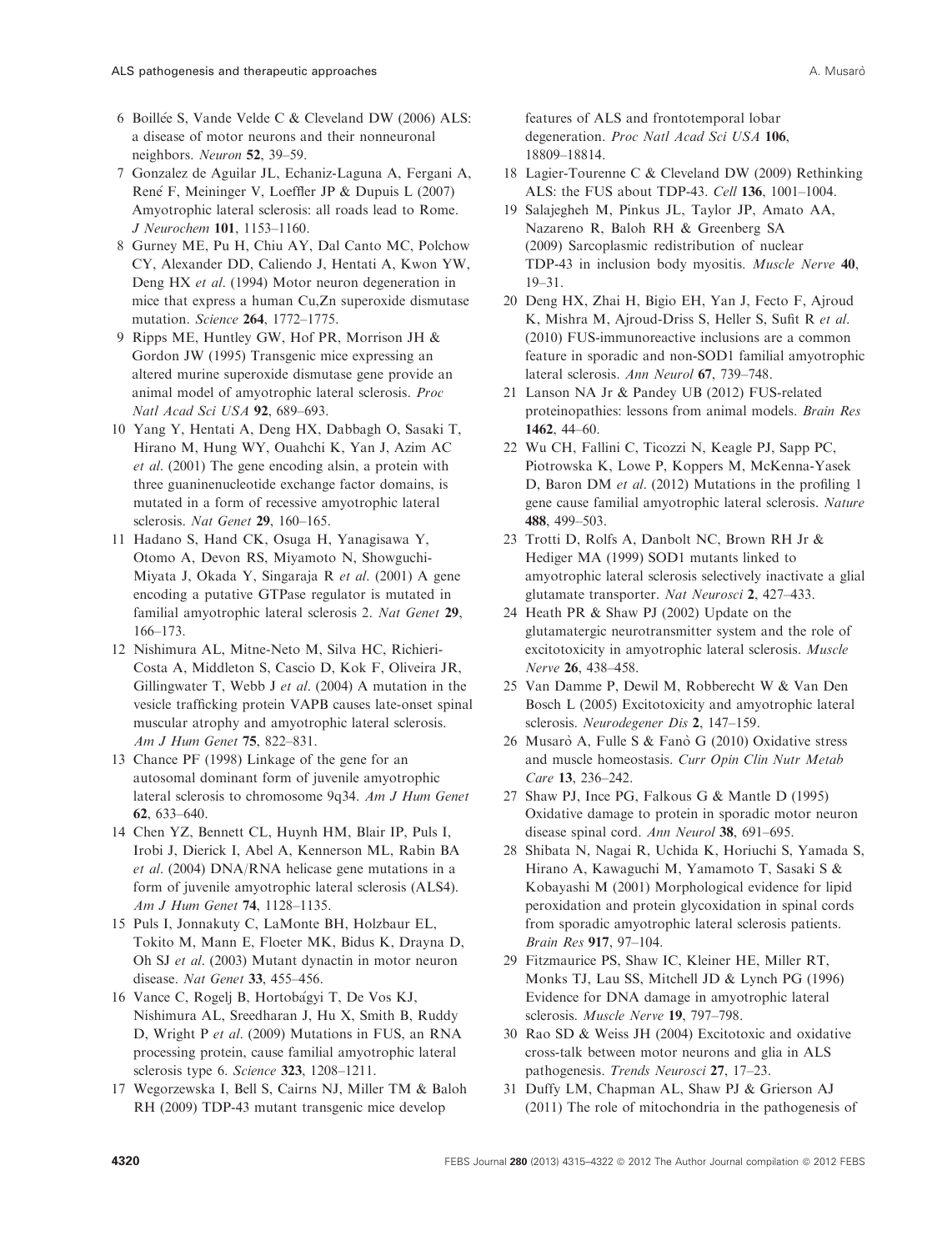amyotrophic lateral sclerosis. Neuropathol Appl Neurobiol 37, 336–352.

- 32 Wood JD, Beaujeux TP & Shaw PJ (2003) Protein aggregation in motor neurone disorders. Neuropathol Appl Neurobiol 29, 529–545.
- 33 Kawamata H & Manfredi G (2010) Mitochondrial dysfunction and intracellular calcium dysregulation in ALS. Mech Ageing Dev 131, 517–526.
- 34 Higgins CM, Jung C & Xu Z (2003) ALS-associated mutant SOD1<sup>G93A</sup> causes mitochondrial vacuolation by expansion of the intermembrane space and by involvement of SOD1 aggregation and peroxisomes. BMC Neurosci 4, 16.
- 35 Higgins CM, Jung C, Ding H & Xu Z (2002) Mutant Cu,Zn superoxide dismutase that causes motoneuron degeneration is present in mitochondria in the CNS. J Neurosci 22, RC215.
- 36 Takeuchi H, Kobayashi Y, Ishigaki S, Doyu M & Sobue G (2002) Mitochondrial localization of mutant superoxide dismutase 1 triggers caspase-dependent cell death in a cellular model of familial amyotrophic lateral sclerosis. *J Biol Chem* 277, 50966-50972.
- 37 Kawamata H & Manfredi G (2008) Different regulation of wild-type and mutant Cu,Zn superoxide dismutase localization in mammalian mitochondria. Hum Mol Genet 17, 3303–3317.
- 38 Vande Velde C, Miller TM, Cashman NR & Cleveland DW (2008) Selective association of misfolded ALS-linked mutant SOD1 with the cytoplasmic face of mitochondria. Proc Natl Acad Sci USA 105, 4022–4027.
- 39 Johnson BS, Snead D, Lee JJ, McCaffery JM, Shorter J & Gitler AD (2009) TDP-43 is intrinsically aggregation-prone, and amyotrophic lateral sclerosislinked mutations accelerate aggregation and increase toxicity. J Biol Chem 284, 20329–20339.
- 40 Kabashi E & Durham HD (2006) Failure of protein quality control in amyotrophic lateral sclerosis. Biochim Biophys Acta 1762, 1038–1050.
- 41 Miller RG, Mitchell JD & Moore DH (2012) Riluzole for amyotrophic lateral sclerosis (ALS)/motor neuron disease (MND). Cochrane Database Syst Rev 3, CD001447.
- 42 Gould TW & Oppenheim RW (2011) Motor neuron trophic factors: therapeutic use in ALS? Brain Res Rev 67, 1–39.
- 42a Lanka V, Cudkowicz M (2008) Therapy development for ALS: lessons learned and path forward. Amyotroph Lateral Scler 9, 131–140.
- 42b Beghi E, Chio` A, Couratier P, Esteban J, Hardiman O, Logroscino G, Millul A, Mitchell D, Preux PM, Pupillo E et al. (2011) The epidemiology and treatment of ALS: focus on the heterogeneity of the disease and critical appraisal of therapeutic trials. Amyotroph Lateral Scler 12, 1–10.
- 43 Musarò A, McCullagh K, Paul A, Houghton L, Dobrowolny G, Molinaro M, Barton ER, Sweeney HL & Rosenthal N (2001) Localized Igf-1 transgene expression sustains hypertrophy and regeneration in senescent skeletal muscle. Nat Genet 27, 195–200.
- 44 Scicchitano BM, Rizzuto E & Musaro A (2009) Counteracting muscle wasting in aging and neuromuscular diseases: the critical role of IGF-1. Aging 1, 451–457.
- 45 Kaspar BK, Llado J, Sherkat N, Rothstein JD & Gage FH (2003) Retrograde viral delivery of IGF-1 prolongs survival in a mouse ALS model. Science 301, 839–842.
- 46 Dobrowolny G, Giacinti C, Pelosi L, Nicoletti C, Winn N, Barberi L, Molinaro M, Rosenthal N & Musarò A (2005) Muscle expression of a local Igf-1 isoform protects motor neurons in an ALS mouse model. J Cell Biol 168, 193–199.
- 47 Sakowski SA, Schuyler AD & Feldman EL (2009) Insulin-like growth factor-I for the treatment of amyotrophic lateral sclerosis. Amyotroph Lateral Scler 10, 63–73.
- 48 Lai EC, Felice KJ, Festoff BW, Gawel MJ, Gelinas DF, Kratz R, Murphy MF, Natter HM, Norris FH & Rudnicki SA (1997) Effect of recombinant human insulin-like growth factor-I on progression of ALS. A placebo-controlled study. Neurology 49, 1621–1630.
- 49 Borasio GD, Robberecht W, Leigh PN, Emile J, Guiloff RJ, Jerusalem F, Silani V, Vos PE, Wokke JH & Dobbins T (1998) A placebo-controlled trial of insulin-like growth factor-I in amyotrophic lateral sclerosis. Neurology 51, 583–586.
- 50 Sorenson EJ, Windbank AJ, Mandrekar JN, Bamlet WR, Appel SH, Armon C, Barkhaus PE, Bosch P, Boylan K, David WS et al. (2008) Subcutaneous IGF-1 is not beneficial in 2-year ALS trial. Neurology 71, 1770–1775.
- 51 Shavlakadze T, Winn N, Rosenthal N & Grounds MD (2005) Reconciling data from transgenic mice that overexpress IGF-I specifically in skeletal muscle. Growth Horm IGF Res 15, 4–18.
- 52 Barton ER (2006) The ABCs of IGF-I isoforms: impact on muscle hypertrophy and implications for repair. Appl Physiol Nutr Metab 31, 791–797.
- 53 Boulis NM, Federici T, Glass JD, Lunn JS, Sakowski SA & Feldman EL (2011) Translational stem cell therapy for amyotrophic lateral sclerosis. Nat Rev Neurol 8, 172–176.
- 54 Mazzini L, Fagioli F, Boccaletti R, Mareschi K, Oliveri G, Olivieri C, Pastore I, Marasso R & Madon E (2003) Stem cell therapy in amyotrophic lateral sclerosis: a methodological approach in humans. Amyotroph Lateral Scler Other Motor Neuron Disord 4, 158–161.
- 55 Silani V, Calzarossa C, Cova L & Ticozzi N (2010) Stem cells in amyotrophic lateral sclerosis: motor